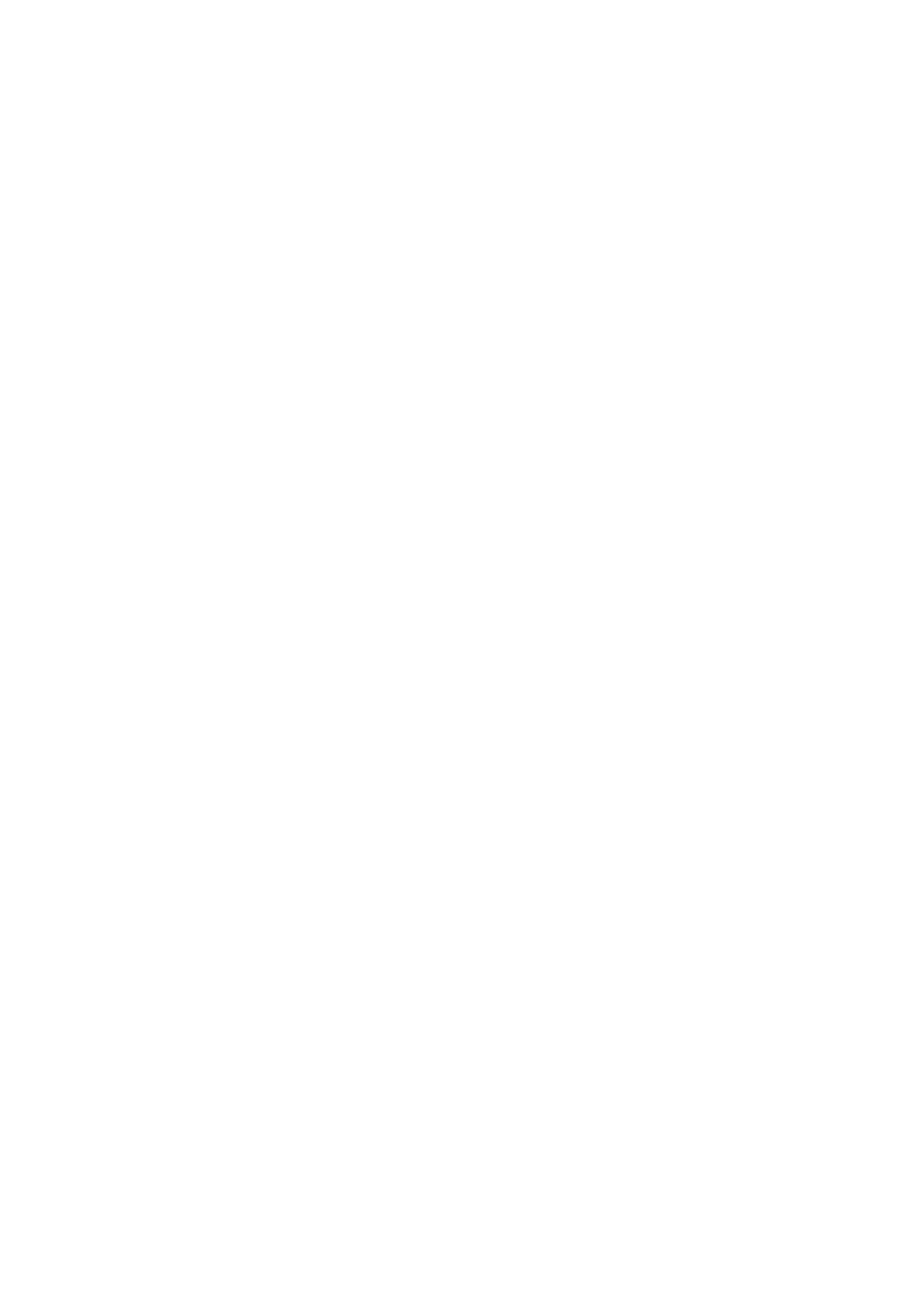### **Contents**

**Installation**  Further notice Fitting the appliance **Description of the appliance**  Operating principle Operating system Technical Information **How to use** Open protection **Tips**  Attention Warming **Clear and maintain Lắp Đặt**  Thông tin bổ xung Lắp đặt thiết bị **Mô Tả Thiết Bị**  Vận hành Mạch điện Thông tin kỹ thuật **Hướng Dẫn Sử Dụng** Làm thế nào để sử dụng Lời khuyên Chú ý Lưu ý **Vệ Sinh Và Bảo Trì**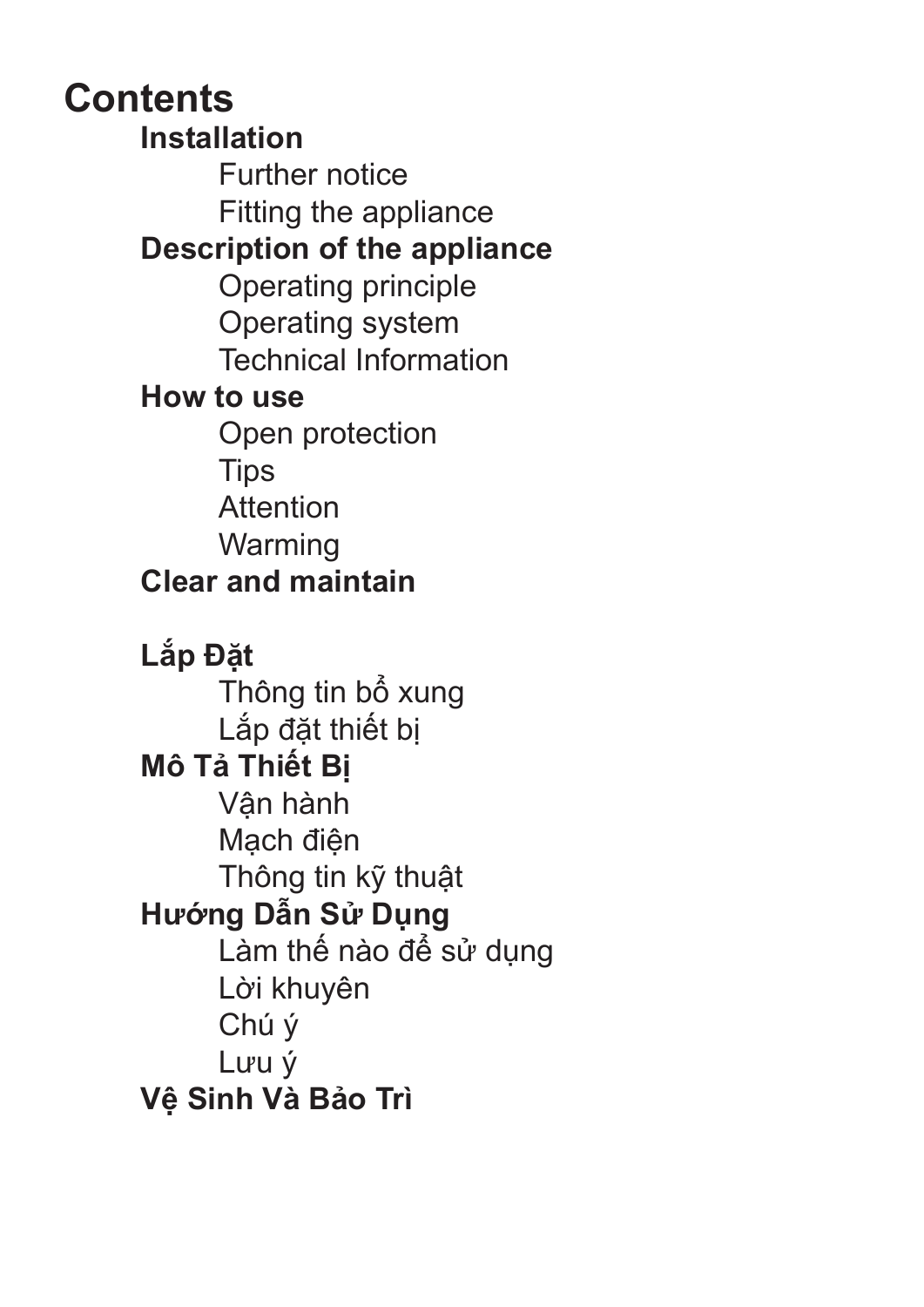Thank you for choosing our sterilizer, before operating your new appliance. Please read this instruction booklet carefully. It contains important information for sate use, installation and care of the appliance.

Please keep these operating instructions for future reference Pass them on to possible new owners of the appliance.

### **Installation**

 - The appliance must be installed by a qualified professional according to the instructions provided. Incorrect installation may cause harm to people and animals or may damage property.

 - Socket needs to be within 1.2m in radius from the wire interface with rated current above 10A.

 - An effective earth system should be guaranteed continuous and complete; it's prohibited to attach the earth wire to any pipe, phone wire or lightning arrester which may cause serious consequence.

 - Use separate socket for this appliance only, install the socket into a power leakage protection circuit to enhance the safety.

#### **Further notice**

 - Keep packaging material out of the reach of children. It can become a choking or suffocation hazard

 - Before connecting the appliance to the mains supply, make sure that the voltage and frequency details given on the data plate correspond with the on-site electricity supply; otherwise the appliance would be damaged.

 - Faulty components must only be replaced by genuine original parts.

- During installation, maintenance and repair work,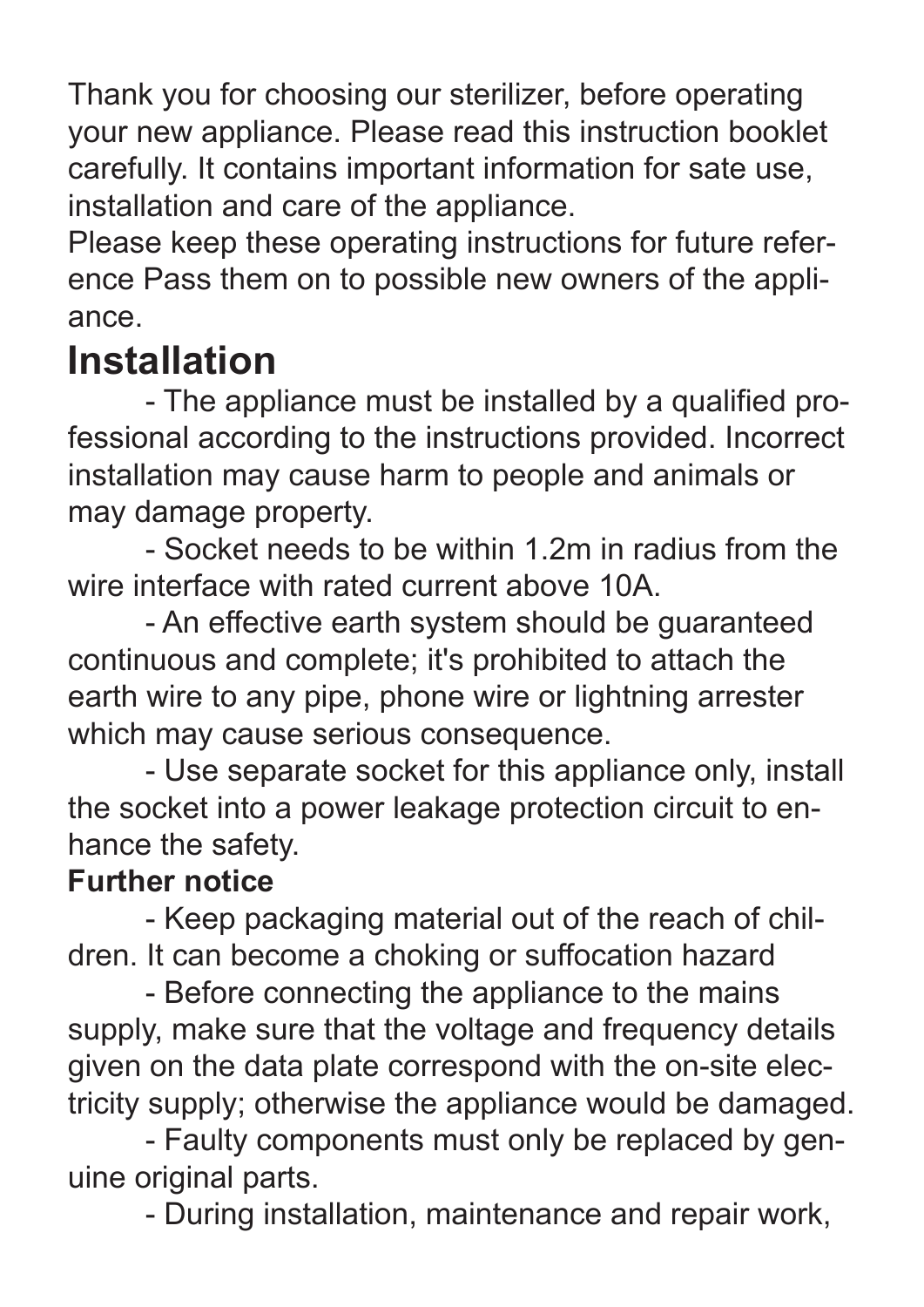the appliance must be disconnected from the mains electricity supply.

 - Consult a qualified electrician if in any doubt. **Fitting the appliance** 

 1. The installation cavity should according to the dimensions indicated in the diagrammatic drawing, positioned in an appropriate appointed area in cabinet (see below diagrams) insert disinfection cabinet, open its drawer to foot it to the cabinet with four wooden screws. This must be installed according to their relative installation instruction manuals.



 2. Its adjustable for the cavity height in any position of the cabinet, yet in any case the base of the cabinet bearing force should over 60kg.

 3. The disinfection cabinet should be fixed firmly without any shake when open or close the drawer it also should be fully sealed once the drawer closed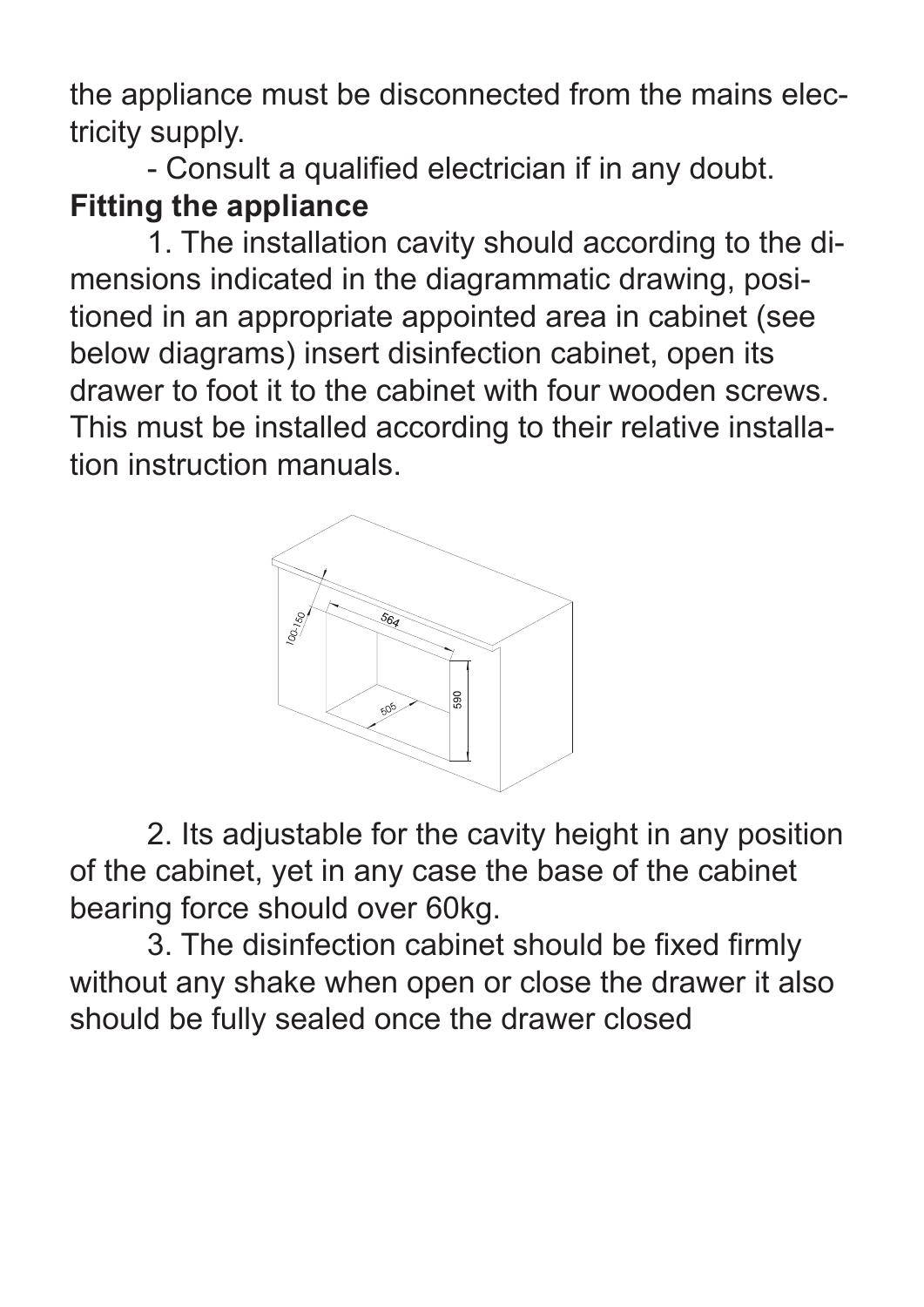## **Description of the appliance**



#### **Operating principle**

The product is contained with UV and Ozone, using PTC and fans to sterilize and dry dinnerware (prevent coccus and gems), the effect reaches a two-stars standard of GB17388.

### **Operating System**

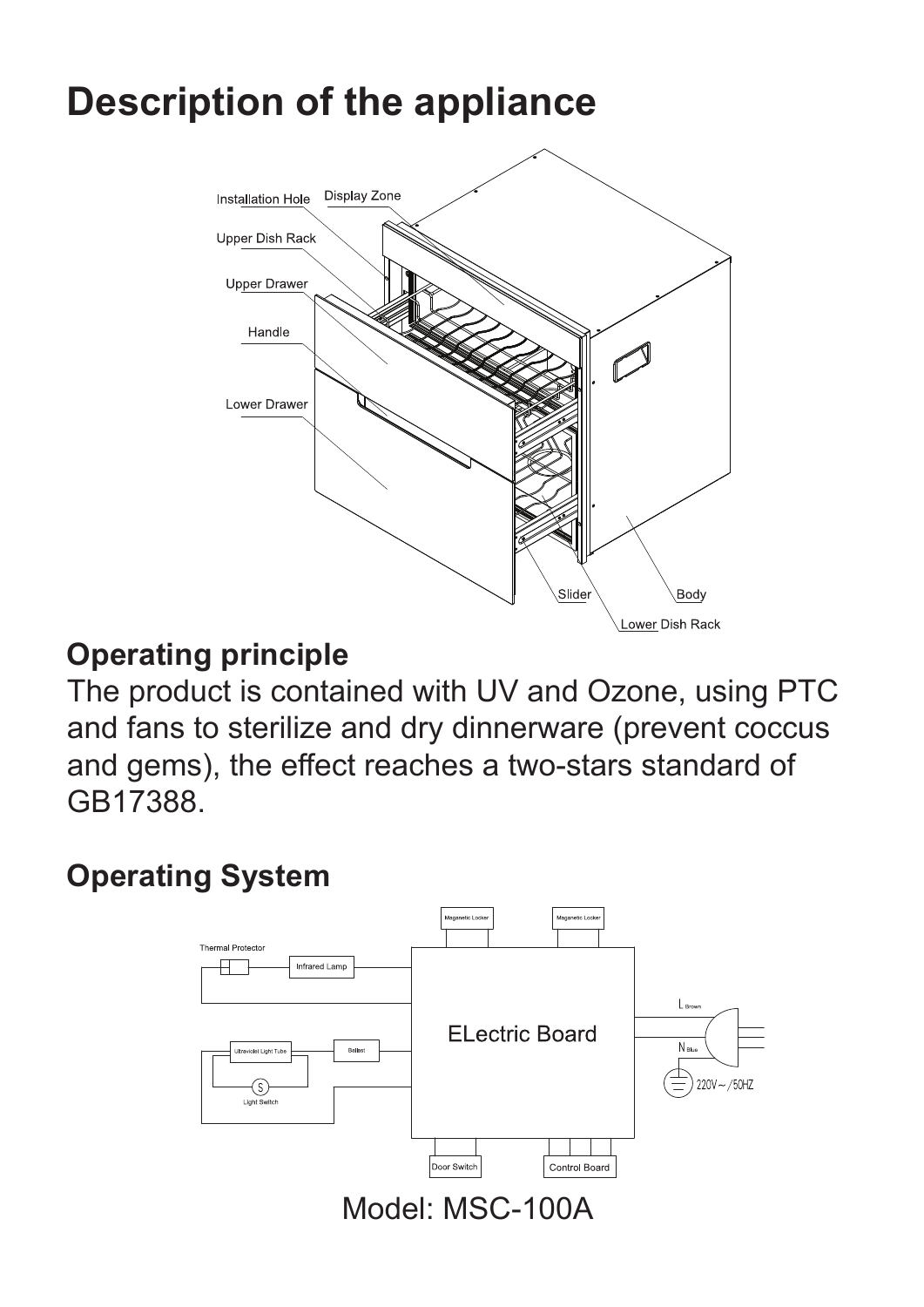

Model: MSC-1005

### **Technical Information**

| electric         | input power |     | ozone                | capacity   | net<br>weight | carry<br>weight                    | internal<br>temperature | UV                    | air<br>humidity | light<br>use life | dimensions  |
|------------------|-------------|-----|----------------------|------------|---------------|------------------------------------|-------------------------|-----------------------|-----------------|-------------------|-------------|
|                  | (W)         |     | (mg/m <sup>3</sup> ) | (L         | (kg)          | (kg)                               | (°C)                    | (HW/cm <sup>2</sup> ) | (%)             | (h)               | (mm)        |
| $220V -$<br>50Hz | stable      | 310 | $\geqslant$ 40       | $100\pm10$ | 26            | Upper Drawer: 6<br>Lower Drawer: 8 | $\leq 75$               | $\geqslant$ 30        | $\geqslant$ 80  | $\geq 5000$       | 595X595X500 |

### **How to use**

 1. Open or close the drawer in aclinic direction, do not push too hard.

 2. Place dishware upright after wash and drain, keep a certain distance between dishes ensure the disinfection circulation. Keep the dishes away from the vent to get a better drying effect.

3. Setting

Connect to the electricity supply after been fully installed: make sure the drawer keep closed when working. There would be a prompting sound with a "Di" once the connection is done.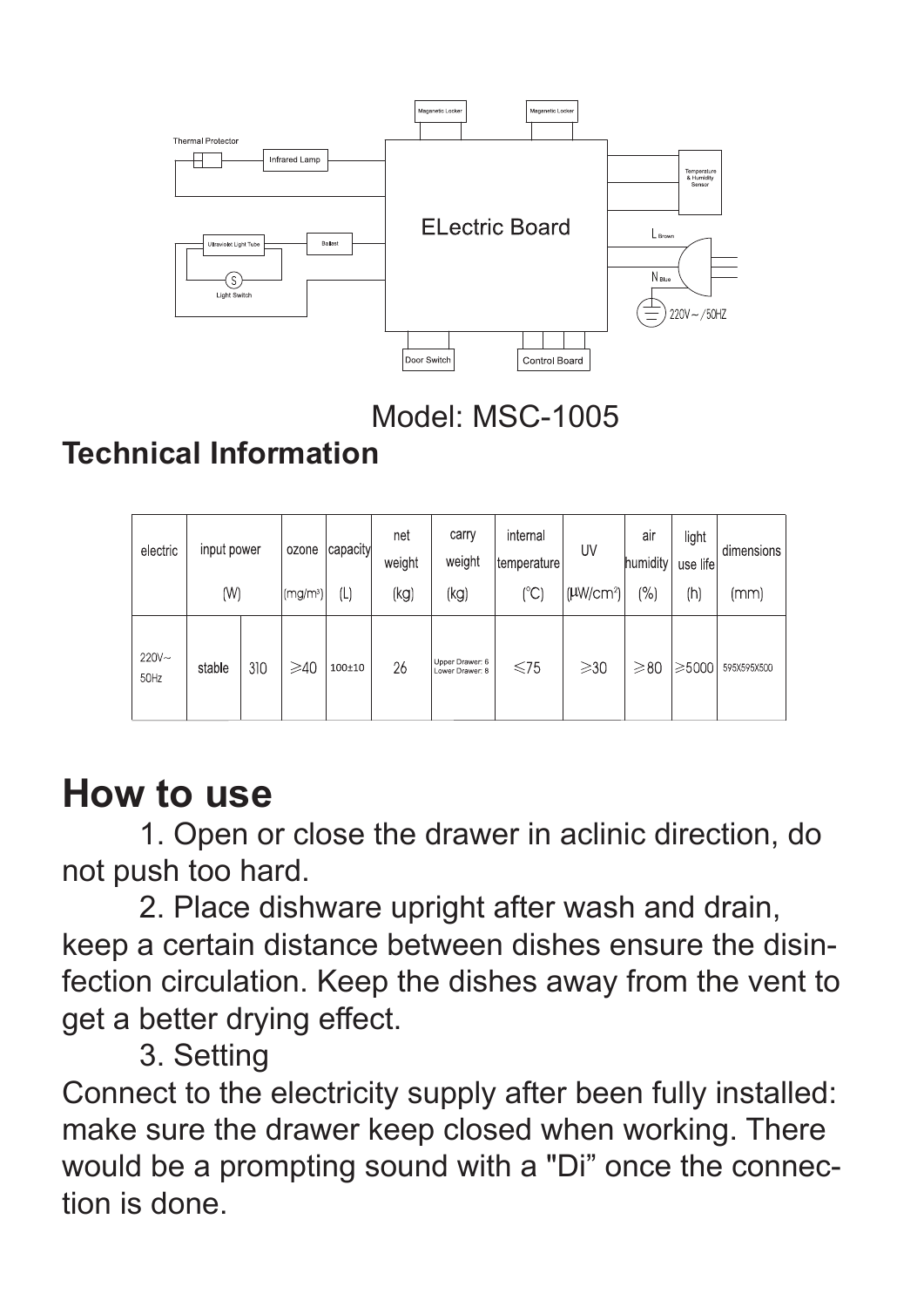



(1)"Power" key: press the button once to standby, lamp illuminated with time displayed 00:00 press the button twice to power off lamp and display.

(Remark on MSC-1005 -  $\circ$ )

(2) "Auto" key: press the button once when standby, lamp illuminated with time displayed 60:00, the system will automatically start sterilizing in 5 seconds with indicate lamp if no other program under instruction, it will automatically stop when time countdown to 00:00: after waiting another 45:00 count down program drying start to operating with lamp illuminated and time displayed 60:00. They automatically stop when time countdown to 00:00 with 16 times "Di" alarm. During operation, press power button to stop the program and press other button to enter standby mode.

(3) Key press the " $\mathbb{Z}$ " button once when standby, lamp illuminated with time displayed 90:00, the system will automatically start disinfecting in 5 seconds with indicate lamp if no other program under instruction, it will automatically stop when time countdown to 00:00 with 16 times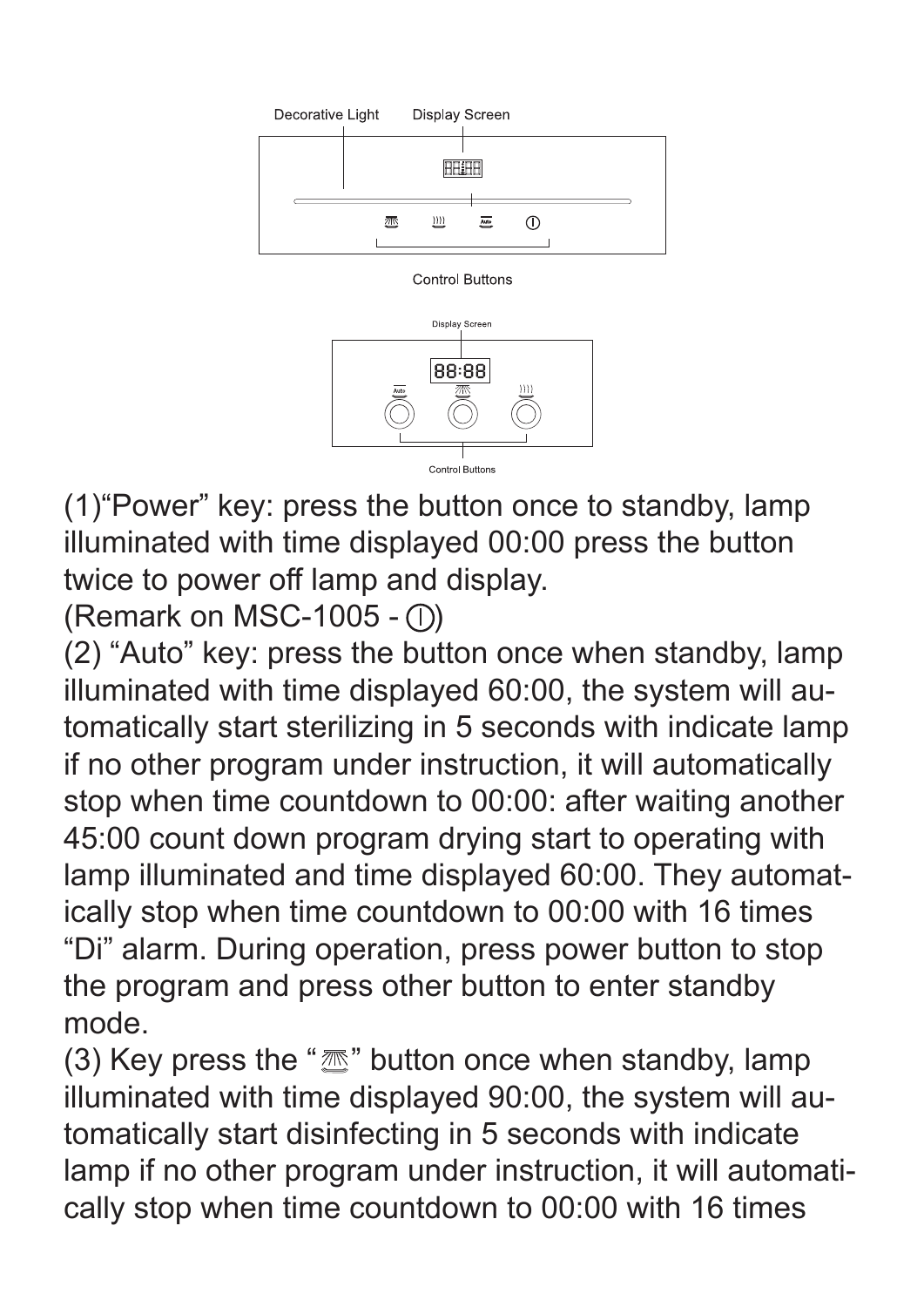"Di" alarm. Press the " $\overline{\mathbb{Z}}$ " button twice for 60 minutes' disinfection triple times for 30 minutes' disinfection four times loop to standby, Lamp illuminates when operating, press the " $\mathbb{Z}$ " button once more to cancel or stop the program.  $(4)$ . " $\sum_{m=1}^{\infty}$ " Key: press the button once when standby, lamp illuminated with time displayed 90:00, the system will automatically start drying with anion in 5 seconds if no other program under instruction, both their indicate lamp would illuminate, they will automatically stop when time countdown to 00:00 with 16 times "Di" alarm. Press the " $\text{m}$ " button twice for 60 minutes' dry with anion, triple times for 30 minutes' dry with anion; four times loop to standby. Lamp illuminates when operating, press the " $m$ " button once more to cancel or stop the program.

(5). Auto Function

Press the " $\frac{7}{200}$ " key for 3 seconds when standby to enter auto mode with "Di" alarm and "  $\circ$ C" icon twinkling, press auto key again for 3 seconds to exit auto mode, Auto mode include auto heat preserving and auto sterilizing.

 1. Auto heat preserving: There win be 3 time periods in 24 hours in this mode 6:00-8:00, 11:00-13:00, 17:00-19:00.

Other functions are prior to auto heat preserving mode according to customer's need.

 2. Auto sterilizing 24 hours after starting auto mode or last time sterilizing and humidity meets requirement the sterilizer automatically starts to sterilize for 10 mins and dry for 20 mins.

During auto sterilizing mode, press " $\mathbb{O}$ " door to stop and press other button to operate other functions

During auto sterilizing mode open the door to pause the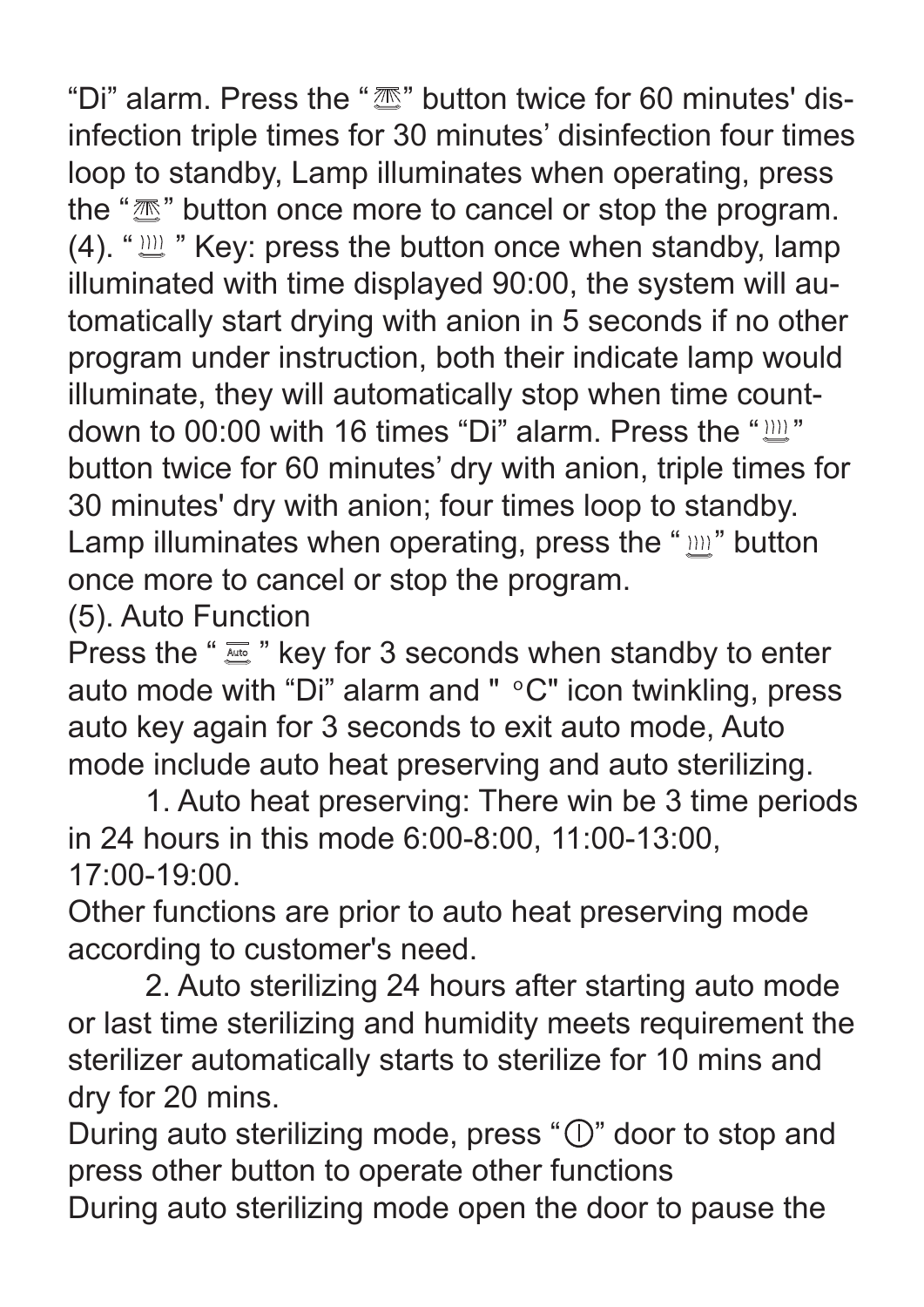auto function. After closing the door again if merits the requirement as illustrated above, the sterilizer will again enter auto sterilizing mode.

### (Remarks model A has auto function)

### **Tips**

During the first 5 seconds, customer can choose any combination of the disinfection and drying 90, 60, 30 minutes' disinfection and 90, 60, 30 minutes' drying When the combination undergoing, it will automatically run the disinfection first, there will be 45 minutes before drying start to function with anion after disinfection's done. Disinfection and drying cannot under running at the same time, lamp would illuminate to show the relevant function. Press any button except the power button to enter standby mode and press power button to shut it off.

#### **Attention**

 1. Actions non-compliance with these warning and safety instructions will be dangerous to the user.

 2. only use genuine original spare parts and accessories with this appliance.

 3.Do not use alternating current other than 185-245v, otherwise the appliance could be damaged. Consult a qualified electrician if in any doubt

 4. Do not open or try to fix the appliance other than a qualified electrician.

 5. Do not spray waters or liquid to the appliance when working, otherwise may cause a dangerous electric shock or short circuit.

 6. It's recommended that the tableware should be emptied before put into the appliance.

7. It's recommended that one should open the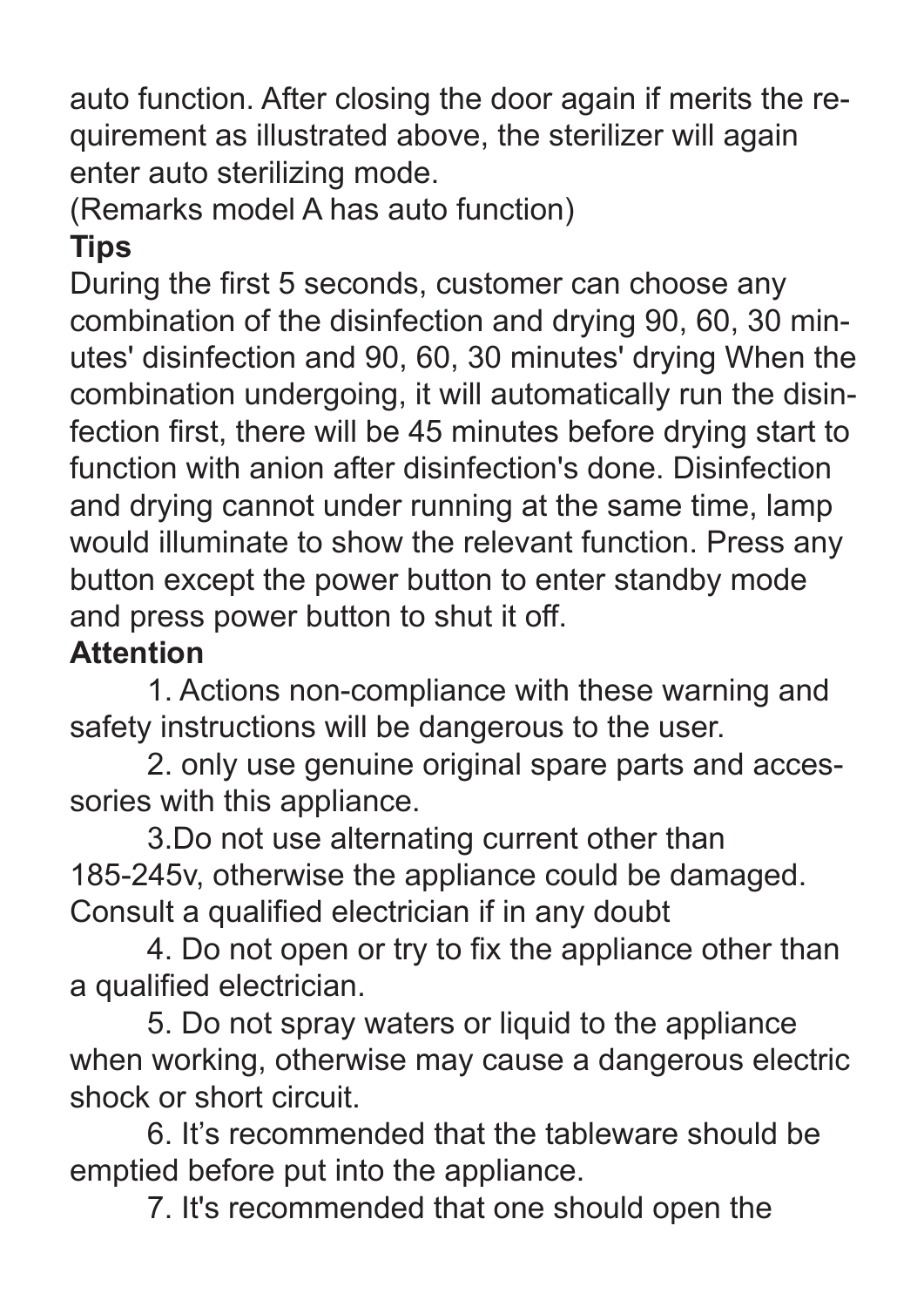drawer after 20 minutes after the operation finished to avoid any leak or burn.

 8. the appliance would be automatically stop running once the drawer forced to open to prevent any burn.

 9. Do not force to open the drawer when as under function.

#### **Warming**

 1. Stop using the appliance immediately notice any leak or light, call for a qualified electrician to repair.

 2. The disinfection tube found un-working or broken, replace it with a same wattage(15w) and wavelength (253,7nm) tube

 3. Any program should under function only when the drawer fully closed to avoid any leak. radioactive or burn.

### **Clear and maintain**

Please stop the entire program and unplug the appliance, wait till the machine cool down before the clear and maintain procedure.

 1. Using a soft cloth with neutral detergent to clean the drawer, dish racks and bladder needed make sure to wipe the detergent wet cloth then buff dry with a clean one.

 2. Empty the water plate regularly to avoid any overflow.

 3. Gas alcohol or solvent is prohibited for cleaning cause crack and discoloration painted film.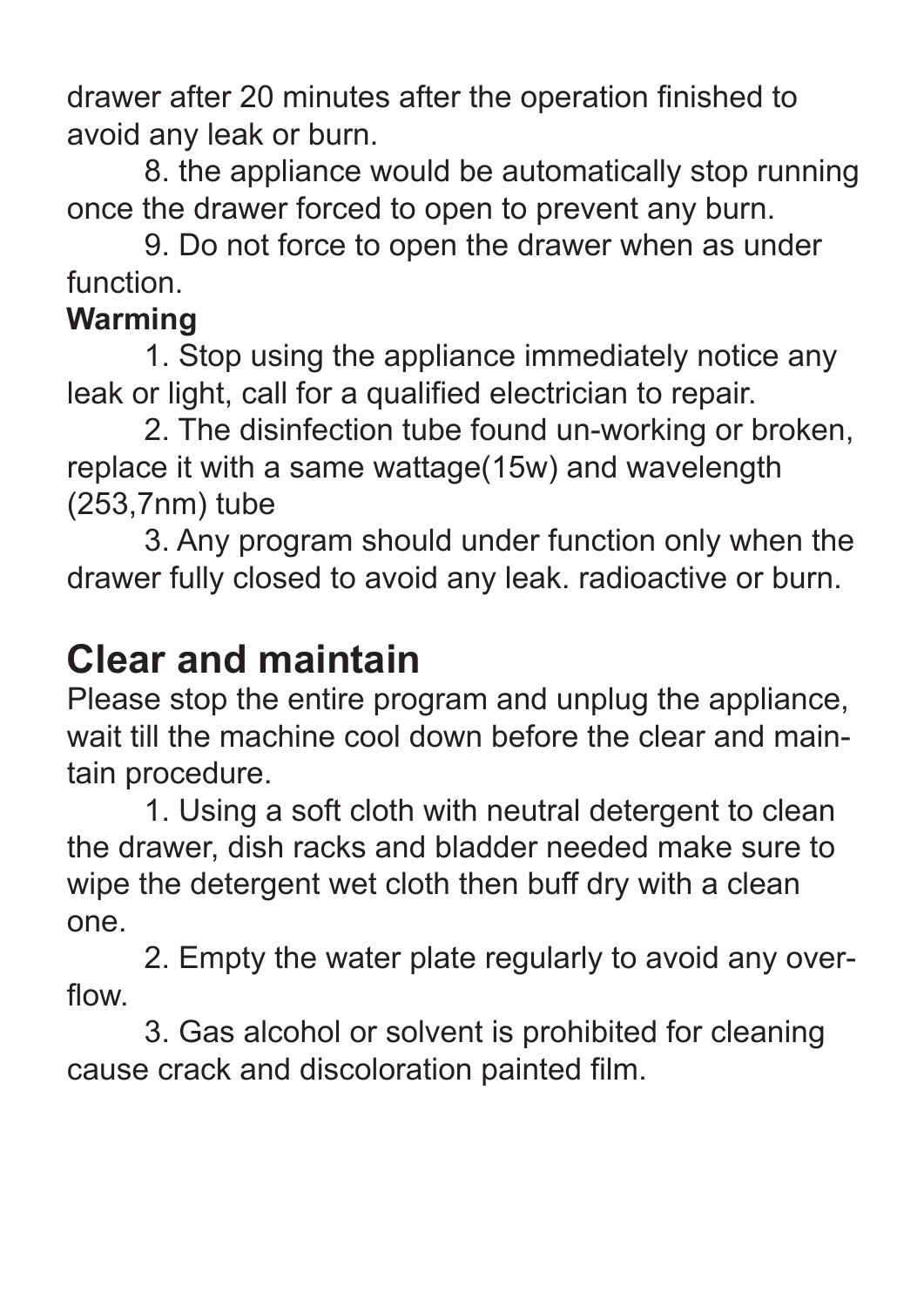Cảm ơn bạn đã chọn máy sấy chén của chúng tôi, trước khi hoạt động máy sấy chén, vui lòng đọc kỹ hướng dẫn sử dụng này. Hướng dẫn sử dụng máy sấy chén chứa thông tin quan trong để sử dụng, lắp đặt, bảo trì, và vê sinh thiết bị.

Xin vui lòng giữ các hướng dẫn sử dụng này để tham khảo trong tương lai.

# **Lắp đặt**

 - Máy sấy chén phải được lắp đặt bởi nhân viên kỹ thuật theo tiêu chuẩn yêu cầu. Việc lắp đặt không đúng có thể gây hại cho người và động vật hoặc có thể dẫn đến hỏng thiết bị.

 - Ổ cắm cần đặt ở trong vòng bán kính 1,2m với dòng định mức trên 10A.

 - Cần lắp đặt hệ thống nối đất cho thiết bị; không được nối đất với bất kỳ ống dẫn, dây điện thoại hoặc thiết bị chống sét nào có thể gây nguy hiểm.

 - Chỉ sử dụng ổ cắm riêng cho thiết bị này, thực hiện lắp đặt thiết bị với mạch bảo vệ CB để tránh rò rỉ điện, tăng cường độ an toàn.

### **Thông Tin Bổ Xung**

 - Những bao bì đóng gói thiết bị nên để xa tầm tay của trẻ em. Những bao bì có thể trở thành nguy cơ gây nên nguy hiểm cho trẻ em.

 - Trước khi kết nối thiết bị vào nguồn điện, hãy chắc chắn rằng thông số điện áp và tần số được đưa ra ở tem thông số tương ứng với nguồn điện được cung cấp; nếu không thiết bị này sẽ bị hỏng.

 - Các bộ phận bị lỗi, hư hỏng chỉ được thay thế bởi các bộ phận chính hãng của nhà sản xuất.

- Trong quá trình lắp đặt, bảo dưỡng và sửa chữa,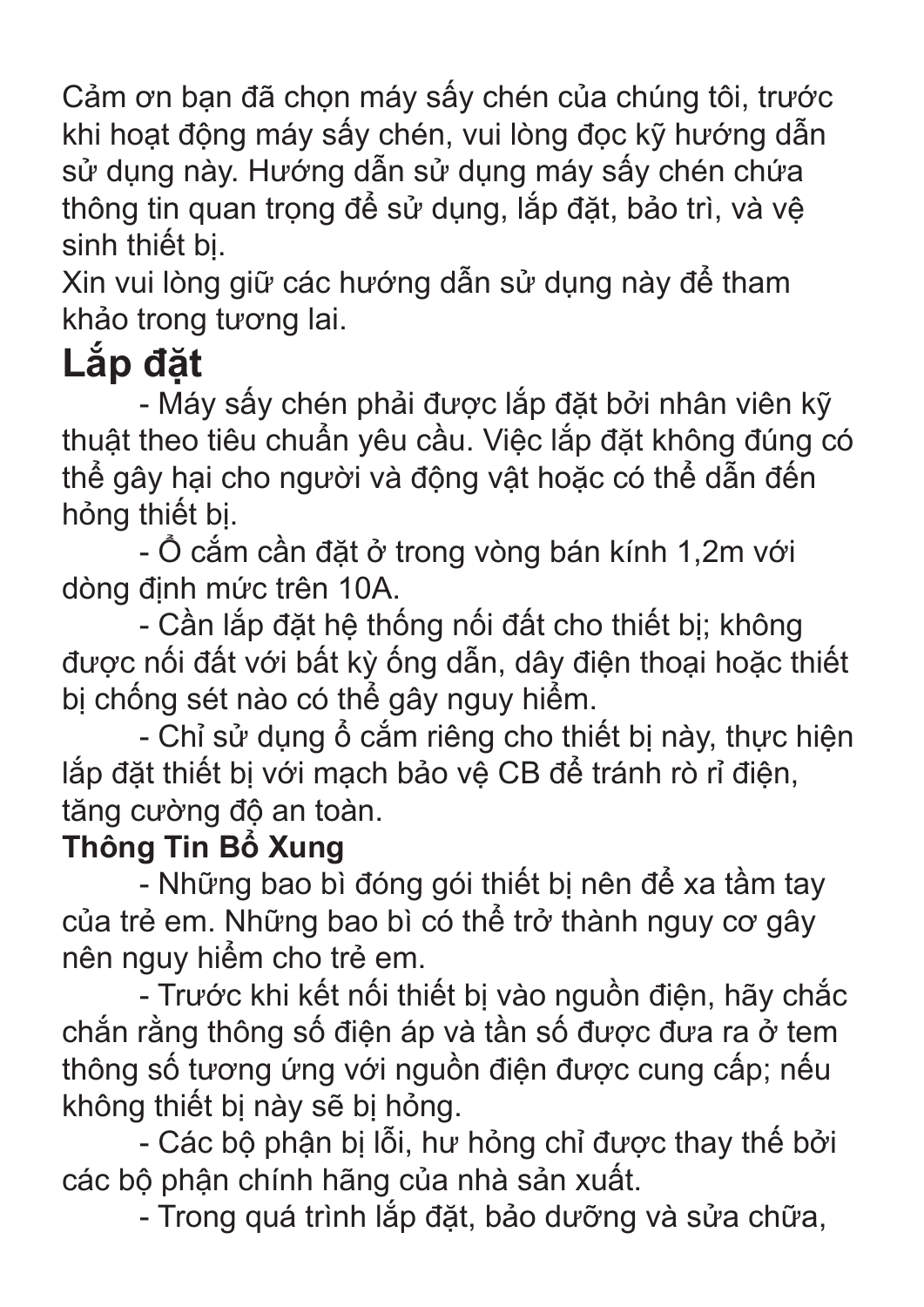cần phải ngắt kết nối thiết bị khỏi nguồn cung cấp điện.

 - Tham khảo ý kiến của một thợ điện nếu có nghi ngờ.

### **Lắp Đặt Thiết Bị**

 1. Khoang lắp đặt phải theo kích thước được chỉ ra trong bản vẽ sơ đồ, đặt trong một khu vực được chỉ định thích hợp trong tủ (xem hình ảnh dưới đây) kéo khay khử trùng, mở ngăn kéo của máy để có thể vặn bốn ốc vít vào tủ. Phải thực hiện lắp đặt theo hướng dẫn lắp đặt của nhà sản xuất.



 2. Có thể điều chỉnh được chiều cao đặt máy sấy chén tuỳ thích vào bất kỳ vị trí nào của tủ, tuy nhiên trong bất kỳ trường hợp nào thì tủ phải trên 60kg.

 3. Tủ máy sấy chén phải được cố định chắc chắn, không có bất kỳ sự rung nào khi mở hoặc cả khi đóng các ngăn của máy sấy chén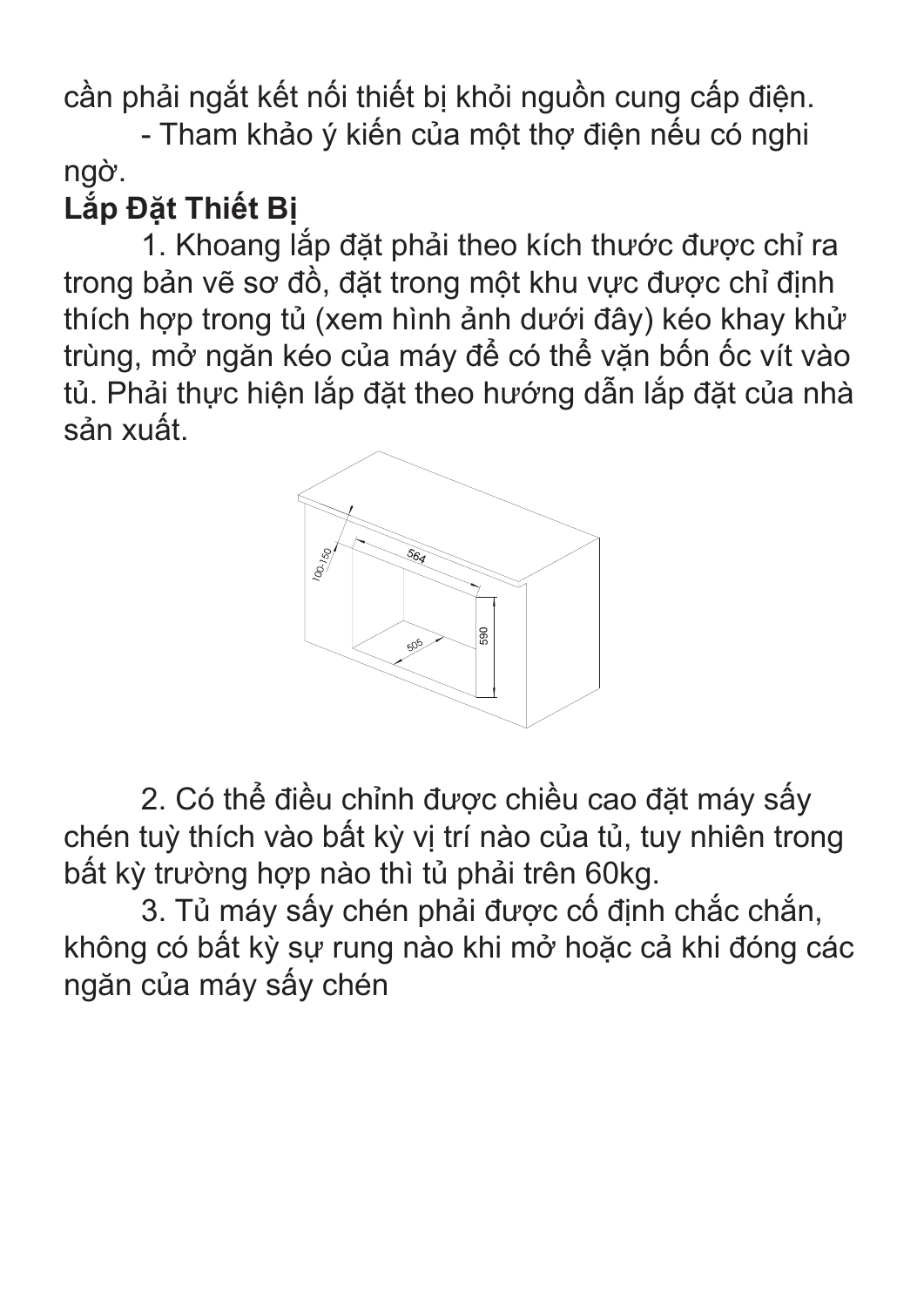# **Mô Tả Thiết Bị**



Sản phẩm dùng UV sử dụng PTC để khử trùng và sấy khô (Ngăn ngừa vi trùng và mầm bệnh), hiệu quả đạt đến tiêu chuẩn hai sao của tiêu chuẩn đánh giá GB17388.

#### **Mạch điện**

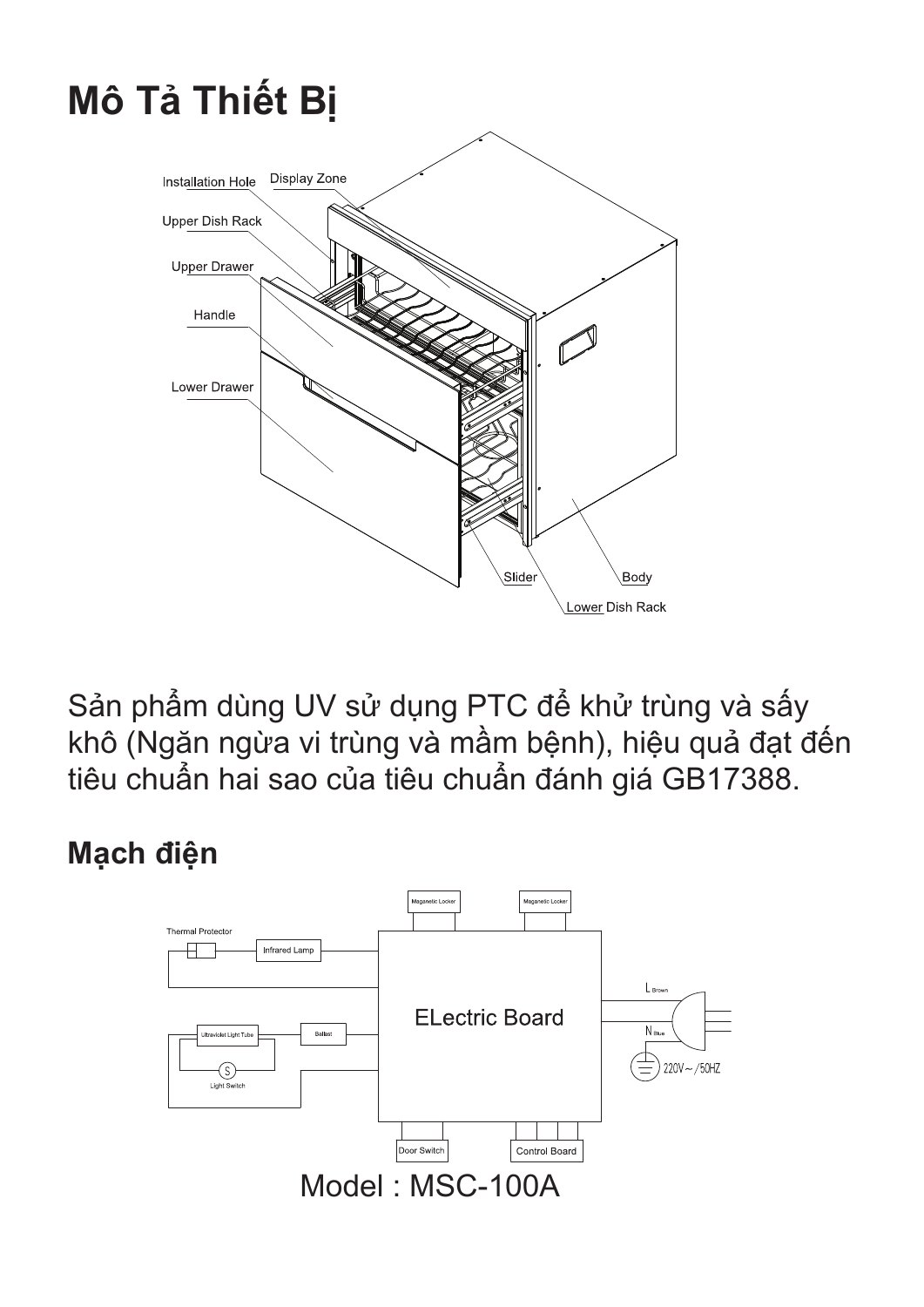

### **Thông tin kỹ thuật**

| electric         | input power<br>(W) |     | ozone<br>(mg/m <sup>3</sup> ) | capacity<br>(L | net<br>weight<br>(kg) | carry<br>weight<br>(kg)            | internal<br>temperature<br>(C) | UV<br>(HW/cm <sup>2</sup> ) | air<br>humidity<br>$\binom{0}{0}$ | light<br>use life<br>(h) | dimensions<br>(mm) |
|------------------|--------------------|-----|-------------------------------|----------------|-----------------------|------------------------------------|--------------------------------|-----------------------------|-----------------------------------|--------------------------|--------------------|
| $220V -$<br>50Hz | stable             | 310 | $\geq 40$                     | $100\pm10$     | 26                    | Upper Drawer: 6<br>Lower Drawer: 8 |                                | $\geqslant$ 30              | $\geq 80$                         | $\geqslant5000$          | 595X595X500        |

### **Hướng Dẫn Sử Dụng Làm thế nào để sử dụng:**

 1. Mở hoặc đóng ngăn kéo, không đẩy quá chặc máy sấy.

 2. Đặt chén dĩa ngay thẳng sau khi rửa và ráo nước, các chén dĩa cần được đặt một khoảng cách nhất định để có thể khử trùng dễ dàng. Giữ các chén dĩa ra xa khe thông gió để có được hiệu quả làm khô tốt hơn.

3. Cài đặt

 Kết nối với nguồn cung cấp điện sau khi đã sắp xếp chén dĩa vào ngăn đựng chén đầy đủ: đảm bảo ngăn kéo đóng lại khi sắp xếp. Sẽ phát ra một âm thanh "Di" khi đã hoàn thành kết nối.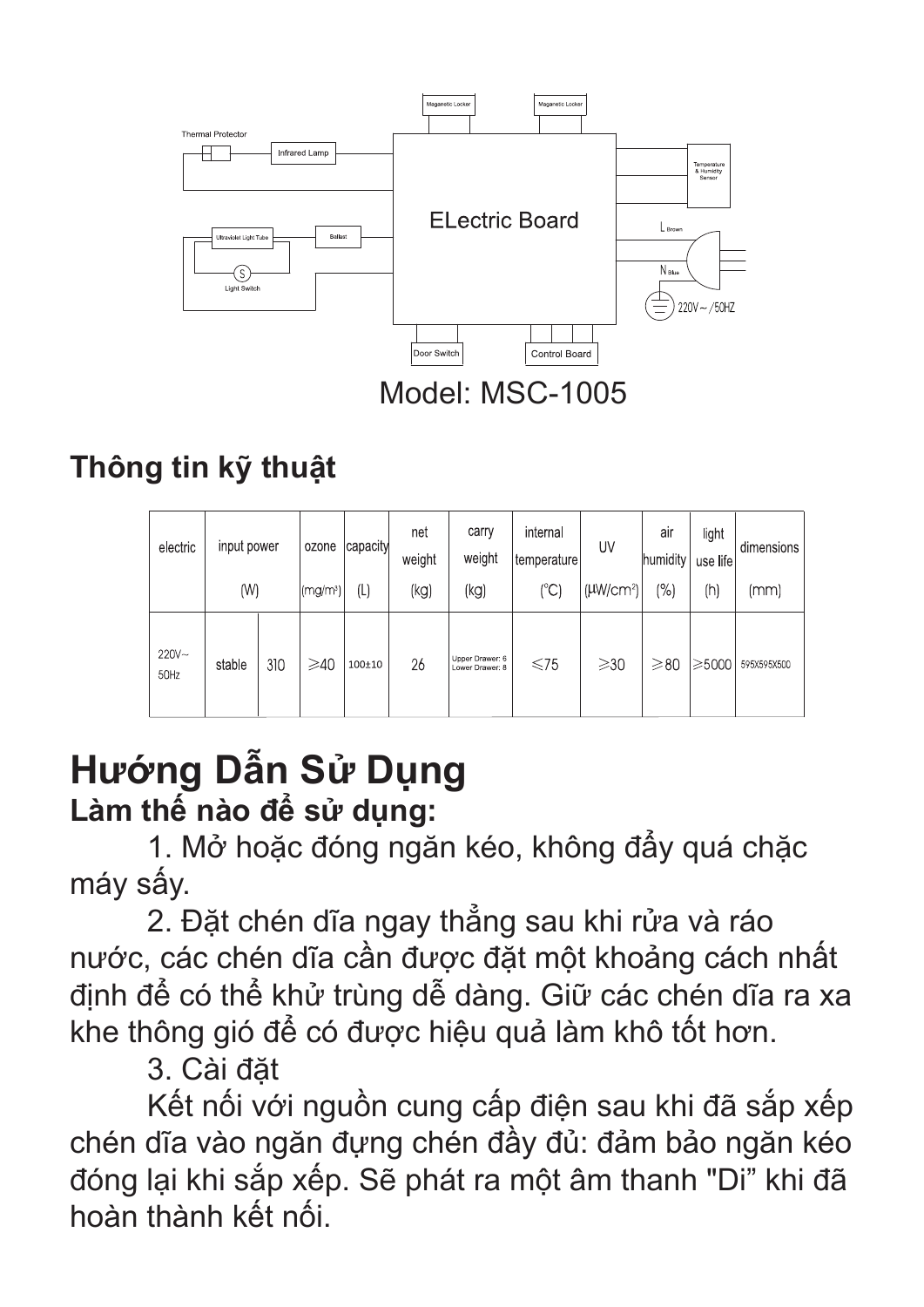

(1). Phím Nguồn: Nhấn nút một lần để vào chế độ chờ, đèn chiếu sáng với thời gian hiển thị 00:00. Nhấn nút hai lần để tắt nguồn tắt đèn chiếu sáng và màn hình hiển thị.  $(Ghi chú vè MSC-1005 : Phím Nguòn  $\textcircled{1})$$ (2). Phím Tự Động: Nhấn nút một lần để vào chế độ chờ, đèn chiếu sáng với thời gian hiển thị 60:00, hệ thống sẽ tự động bắt đầu khử trùng trong 5 giây với đèn báo, nếu không có nhấn chương trình khác, máy sấy sẽ tự động dừng lại và đếm ngược thời gian đến 00:00: sau khi chờ đợi thêm 45:00 đếm ngược của chương trình khô bắt đầu hoạt động với đèn sấy và thời gian hiển thị 60:00. Máy sấy chén sẽ tự động dừng lại khi thời gian đếm ngược đến 00:00 với 16 lần phát âm "Di" báo động. Trong khi máy sấy chén hoạt động, nhấn nút nguồn để dừng chương trình và nhấn nút khác để vào chế độ chờ (3). Bấm phím " $\mathbb{Z}$ " để sang chế độ chờ, đèn chiếu sáng với thời gian hiển thị 90:00, hệ thống sẽ tự động bắt đầu khử trùng trong 5 giây với đèn báo nếu không có chương trình khác theo chỉ dẫn, máy sẽ tự động dừng lại khi đếm thời gian ngược đến 00:00 với 16 lần báo động âm "Di".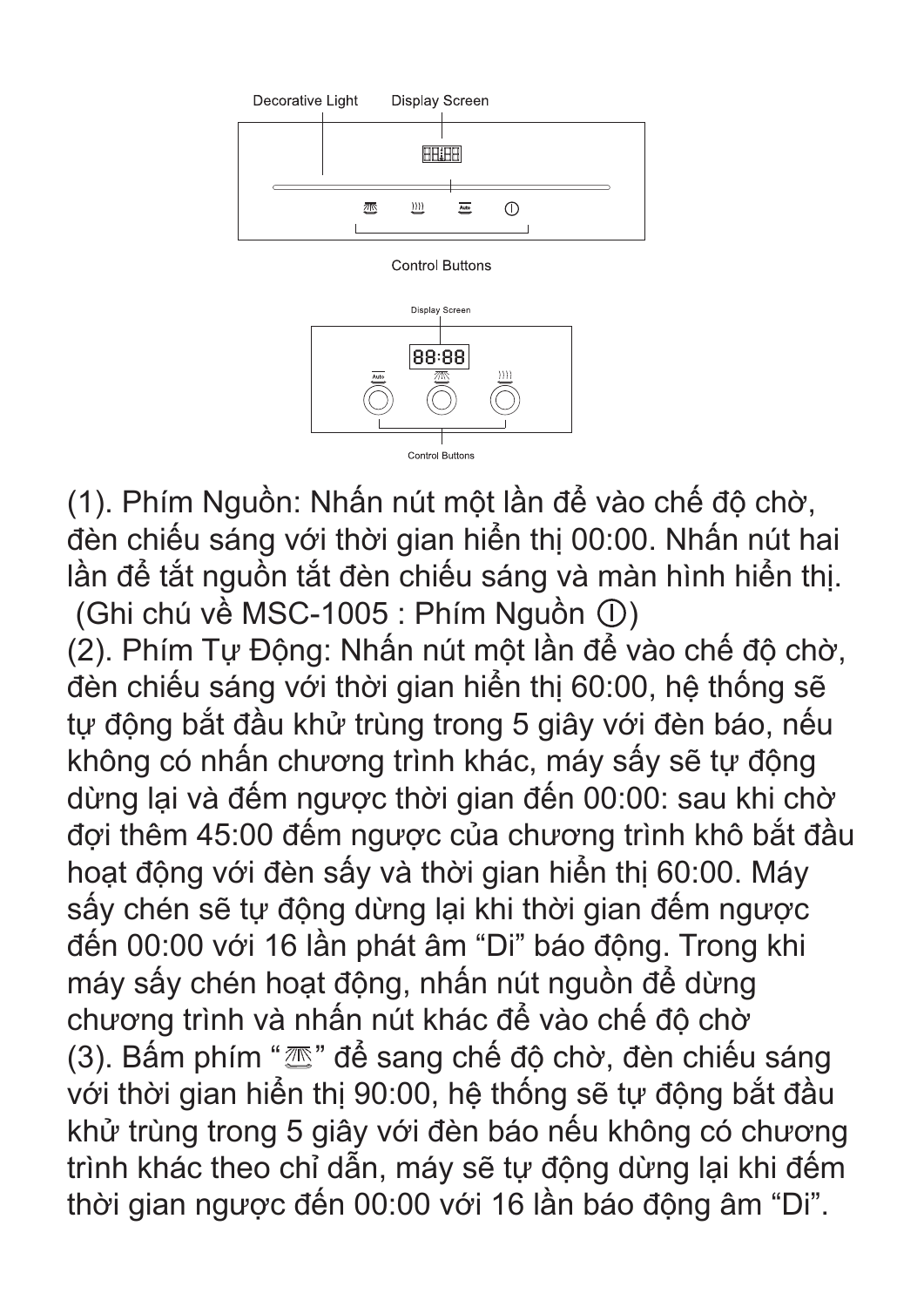Nhấn nút "<sup>"</sup> " lần hai để thực hiện 60 phút khử trùng hoặc nhấn nút lần ba cho 30 phút thực hiện khử trùng, nhấn nút lần bốn để chuyển sang chế độ chờ, đèn chiếu sáng hoạt động, nhấn nút "  $\overline{\mathbb{Z}}$ " một lần nữa để hủy bỏ hoặc dừng chương trình.

(4).  $\mathbb{I}$  : Nhấn nút " $\mathbb{I}$ " để chuyển sang chế độ chờ, đèn chiếu sáng với thời gian hiển thị 90:00, hệ thống sẽ tự động bắt đầu làm khô bằng ion trong 5 giây nếu không có chương trình khác được thực hiện, đèn chỉ báo của máy sấy chén sẽ sang. Máy sấy chén sẽ tự động dừng lại khi thời gian đếm ngược đến 00:00 với 16 lần âm báo "Di". Nhấn nút "
<sup>"</sup> lần hai để thực hiện chức năng sấy khô bằng ion trong 60 phút, nhấn nút lần ba để thực hiện chức năng sấy khô bằng ion trong 30 phút, nhấn nút lần bốn để chuyển sang chế độ chờ. Đèn chiếu sáng khi hoạt động, nhấn nút " " một lần nữa để hủy hoặc ngừng chương trình.

(5). Chức năng tự động

Nhấn nút "  $\overline{m}$ " trong 3 giây để chuyển từ chế độ chờ sang chế độ tự động với âm báo "Di" và biểu tượng tự động " °C" nhấp nháy, bấm phím " " một lần nữa trong 3 giây để thoát ra khỏi chế độ tự động. Chế độ tự động bao gồm tự động bảo vệ nhiệt và tự động khử trùng

 1. Tự động bảo quản nhiệt có giành được 3 khoảng thời gian trong 24 giờ trong chế độ này gồm 6:00-8:00, 11:00-13:00, 17:00-19:00.

 2.Tự động khử trùng 24 giờ sau khi khởi động tự động hoặc lần cuối cùng khử trùng và độ ẩm đáp ứng yêu cầu khử trùng tự động bắt đầu khử trùng trong 10 phút và sấy khô 20 phút.

Trong chức năng tự động bấm " (I)" để dừng lại và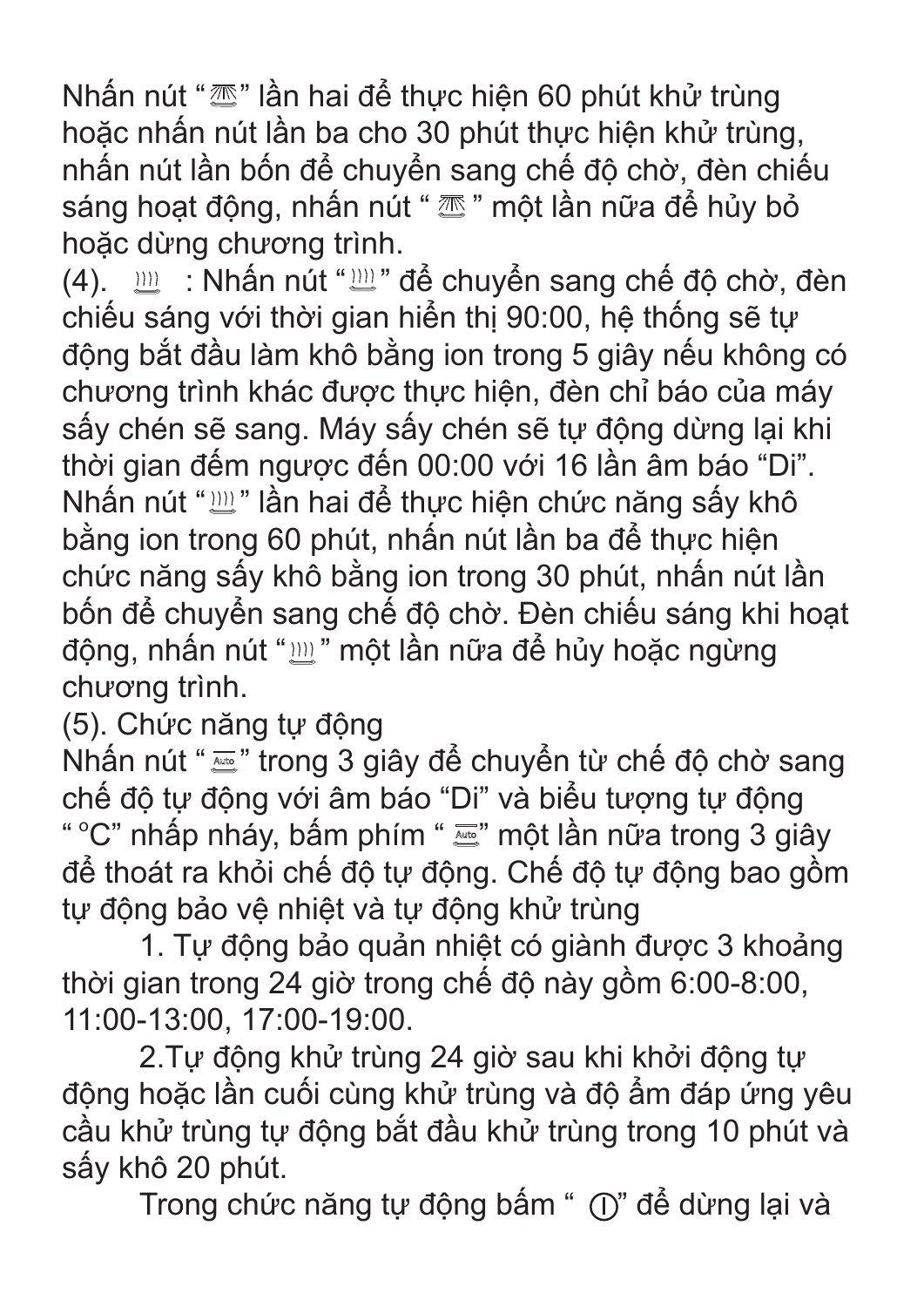nhấn nút khác để vận hành các chức năng khác.

 Trong chế độ khử trùng tự động, mở cửa để tạm dừng chức năng tự động. Sau khi đóng cửa lại, thiết bị sẽ quay trở lại chức năng khử trùng tự động.

### **Lời khuyên**

Trong 5 giây đầu tiên, khách hàng có thể chọn bất kỳ sự kết hợp nào của việc khử trùng và sấy 90, 60, 30 phút khử trùng và 90, 60, 30 phút phơi khô Khi kết hợp, nó sẽ tự động chạy khử trùng đầu tiên, sẽ có 45 phút trước khi sấy bắt đầu hoạt động làm khô ion sau khi khử trùng xong. Việc ngưng hoạt động và sấy khô không thể chạy đồng thời, đèn sẽ chiếu sáng để hiển thị chức năng có liên quan. Nhấn bất kỳ nút nào ngoại trừ nút nguồn để vào chế độ chờ và nhấn nút nguồn để tắt máy. **Chú ý**

 1. Các hành động không tuân thủ các hướng dẫn cảnh báo và hướng dẫn an toàn này sẽ gây nguy hiểm cho người sử dụng.

 2. Chỉ sử dụng phụ tùng và phụ kiện ban đầu chính hãng với thiết bị này,

 3. Không sử dụng dòng điện xoay chiều khác với 185-245v, nếu không thiết bị này có thể bị hư hỏng. Tham khảo ý kiến của kỹ thuật viên nếu có bất kỳ nghi ngờ nào.

4.Không mở hoặc cố gắng sửa chữa thiết bị

 5. Không phun nước hoặc chất lỏng vào thiết bị khi đang hoạt động, nếu không có thể gây ra sốc điện gây nên nguy hiểm hoặc gây ra ngắn mạch.

 6. Khuyên bạn nên rửa sạch và để ráo trước khi đưa vào thiết bị để sấy

 7. Khuyên bạn nên mở ngăn kéo sau 20 phút sau khi hoạt động xong để tránh bị bỏng.